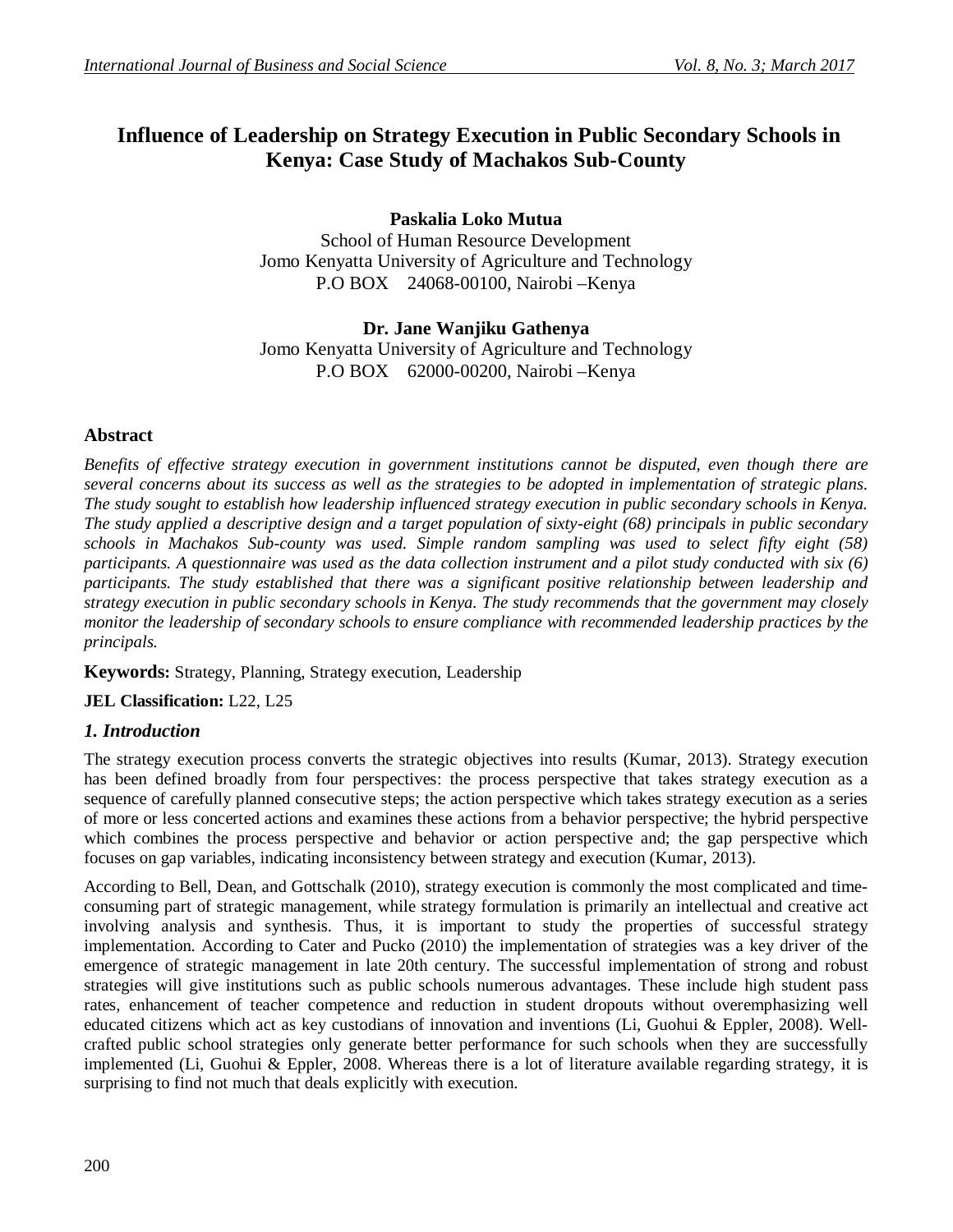Kenya recognizes that the education and training of all Kenyans is fundamental to the success of vision 2030. Education equips citizens with understanding and knowledge that enables them to make informed choices about their lives and those facing Kenyan society. The education sector, therefore, provides the skills that are required to steer Kenyans to economic and social goals for vision 2030 (Republic of Kenya, 2008). A strategic approach to management in general has gained prominence in education in the recent past in Kenya (RoK, 2005a, 2005b, 2006). Secondary schools in Kenya form the final cycle of the basic education after early childhood and primary education. The schools also form the transition period to higher education.

The Kenyan governments has established policies that require secondary schools to undertake thoughtful, comprehensive strategic planning and execution aimed at setting key strategies for sustainable improvement and determination of resource priorities (UNESCO, 2010). In Kenya, each public school under the Ministry of Education, Science and Technology is required to refocus its strategic direction in line with government policies under the TSC Act of 2012 (RoK, 2012).

#### *2. Statement of the problem*

Whereas Strategic management has been applauded as a key management tool for successful organizations, a study by Bell, Dean, and Gottschalk (2010) cited that strategy execution is commonly the most complicated and time-consuming part of strategic management. Speculand (2009) observed that nine out of ten strategies fail to be successfully implemented. Prior researches have focused much on fit approach of aligning firms' resources or organization structure and strategic focus, operational training, control and feedback mechanism among others with strategy (Kumar, 2013).Previous empirical studies have given focus to demystifying the common myths associated with strategy execution (Sull & Homkes, 2015).

Research done by Icharia (2009) highlighted the Critical Success Factors (CSF) in KCSE examination in Kiambaa District whereas Mbaka & Mugambi (2013) focused on success factors in strategy implementation in the Kenyan water sector. Both studies reported a gap between strategy formulation and execution in the Kenyan public sector. Lewa, Mutuku and Mutuku (2009) reported that Kenyan Universities, colleges and secondary schools especially public ones, have always planned as a routine. Use of wrong strategies for execution, poor leadership skills, incompetent staff, poor resource allocation, inappropriate reward system and lack of monitoring and control are common issues cited for strategy execution problems, but there is little evidence to support these claims (Mate, 2011). Based on this backdrop, the study sought to investigate how Leadership influenced strategy execution in public secondary schools in Kenya: case study of Machakos Sub-County.

#### *3. Literature review*

According to a report by Cater and Pucko (2010), while a well-formulated strategy, a strong and effective pool of skills, and human capital are extremely important resources for strategy success, poor leadership is one of the main obstacles in successful strategy implementation. Beer and Eisenstat (2000) suggested that in the absence of effective leadership, conflicting priorities will result in poor coordination. Research on examining leadership competencies between for-profit vs. public and non-profit leaders concurred that commonly referenced competencies for successful strategy implementation include; communication, technical competence, interpersonal skills, problem-solving, decision making, strategic/visionary thinking, customer focus, team leadership and influence skills. Coordination of activities, streamlining of processes, aligning the organizational structure, and keeping employees motivated and committed to strategy implementation are key responsibilities of the leadership (Thach &Thompson 2007).Beer and Eisenstat (2000) referred to poor coordination across functions and inadequate down the-line leadership skills and development as killers of strategy implementation. Zaribaf and Bayrami (2010) categorized the leadership's importance into three key roles; managing the strategic process, managing relationships, and managing manager training.

Researchers have also examined the influence of hierarchical leadership in implementing strategies. O'Reilly, Caldwell, Chatman, Lapiz, Self, and William's (2010) study concluded that it was only when leaders' effectiveness at different levels (hierarchies) was considered in the aggregate that significant performance improvement occurred while implementing strategies. Schaap (2006) stated that top management and leadership behaviour affect the success of implementation of the strategy. Several studies treat institutional relationships among different units/departments and different strategy levels as a significant factor that affects the outcome of strategy implementation (Chimanzi & Morgan, 2005).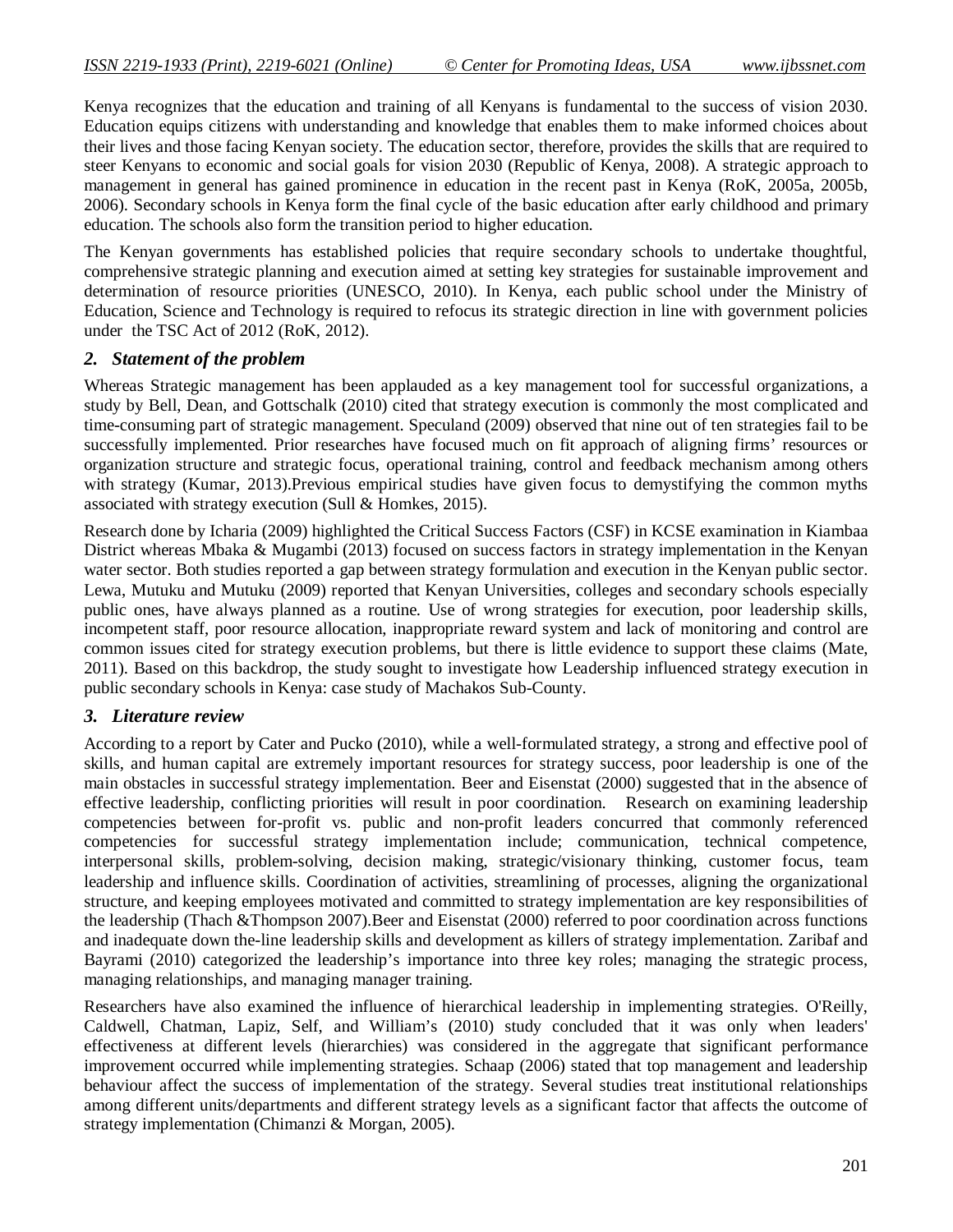# *4. Research Methodology*

The research design was a descriptive and targeted sixty-eight (68) public secondary schools in Machakos Sub-County which were in existence when strategic planning was introduced to public secondary schools in 2005 with the principals as the population units. Mugenda and Mugenda (2003) suggest a sample of 20% to 50% as a good and representative of a population. A sample size of fifty eight (58) schools was determined using Coolican (2004) sample size determination at 95% confidence level. A sample of 10% of respondents was involved in the pilot test which translated to six (6) respondents.

Test for validity was assessed through experts who established whether all the constructs that appertains to strategy execution were considered for the study. On reliability, the questionnaire constructs were tested using Cronbach Alpha reliability coefficient, α with values of values of above 0.7 being obtained. Data analysis procedures employed involved both qualitative and quantitative techniques. Qualitative data was analyzed using content analysis by grouping the main themes of the respondents. Quantitative data used frequency tables for both frequency distributions and percentages and the final data was presented using tables and bar charts for easier interpretation. Regression analysis was used to perform the t and f-tests and assisted in establishing the effect of leadership on strategy execution in public secondary schools in Kenya: case study of Machakos Sub - County.

### *5. Findings*

The principals were to indicate their level of agreement on statements related to influence of leadership on strategy execution in public secondary schools in Machakos Sub-County. Their responses were rated on a five point Likert scale where: 1 = strongly disagree, 2-disagree, 3-Neutral, 4-agree and 5= strongly agree. The mean and standard deviations were generated from SPSS and are as illustrated in table 1. The findings indicated that majority of the principals agreed; the school management has high level of integrity and spearheads strategy better and get trusted by employees (Mean=4.0541); management staffs are all well aware of the school strategy (Mean=3.9189); the school awards incentives to employees who perform well (Mean=3.8649); the school involves students in strategy execution (Mean=3.8378); the school is able to effectively co-ordinate and monitor the implementation of its priority tasks (Mean=3.8378); the school has both financial and non-financial incentives to motivate staff in strategy execution (Mean=3.8378); the school has appointed a "Champion" to spearhead the strategy implementation process (Mean=3.3243) respectively.

From the above table 4.10, it infers that leadership was a strategic factor that significantly influenced strategy execution in public secondary schools in Machakos Sub-County. Through good leadership, the management integrity in executing their managerial mandate was actualized, enhanced management support for strategy execution, stakeholders' ownership of strategy execution was enhanced, staff morale remained high through managements' financial and non-financial motivation efforts, and achievement of effective co-ordination and monitoring of the strategy execution processes. However, some respondents pointed out to inadequate stakeholders support as the drawback they experienced in providing leadership to the strategic plan implementation.

The findings are in agreement with Beer and Eisenstat (2000) and Thach and Thompson (2007) who established that leadership significantly impacted on strategy execution in institutions. Beer and Eisenstat (2000) established that in the absence of effective leadership, conflicting priorities will result in poor coordination. Beer and Eisenstat (2000) also revealed that poor coordination across functions and inadequate down the-line leadership skills and development as killers of strategy implementation. Schaap (2006) stated that top management and leadership behaviour affect the success of implementation of the strategy. According to Thach and Thompson (2007) who examined leadership competencies between for-profit vs. public and non-profit, the commonly referenced competencies for successful strategy implementation include; communication, technical competence, interpersonal skills, problem-solving, decision making, strategic/visionary thinking, customer focus, team leadership and influence skills. Coordination of activities, streamlining of processes, aligning the organizational structure, and keeping employees motivated and committed to strategy implementation are key responsibilities of the leadership.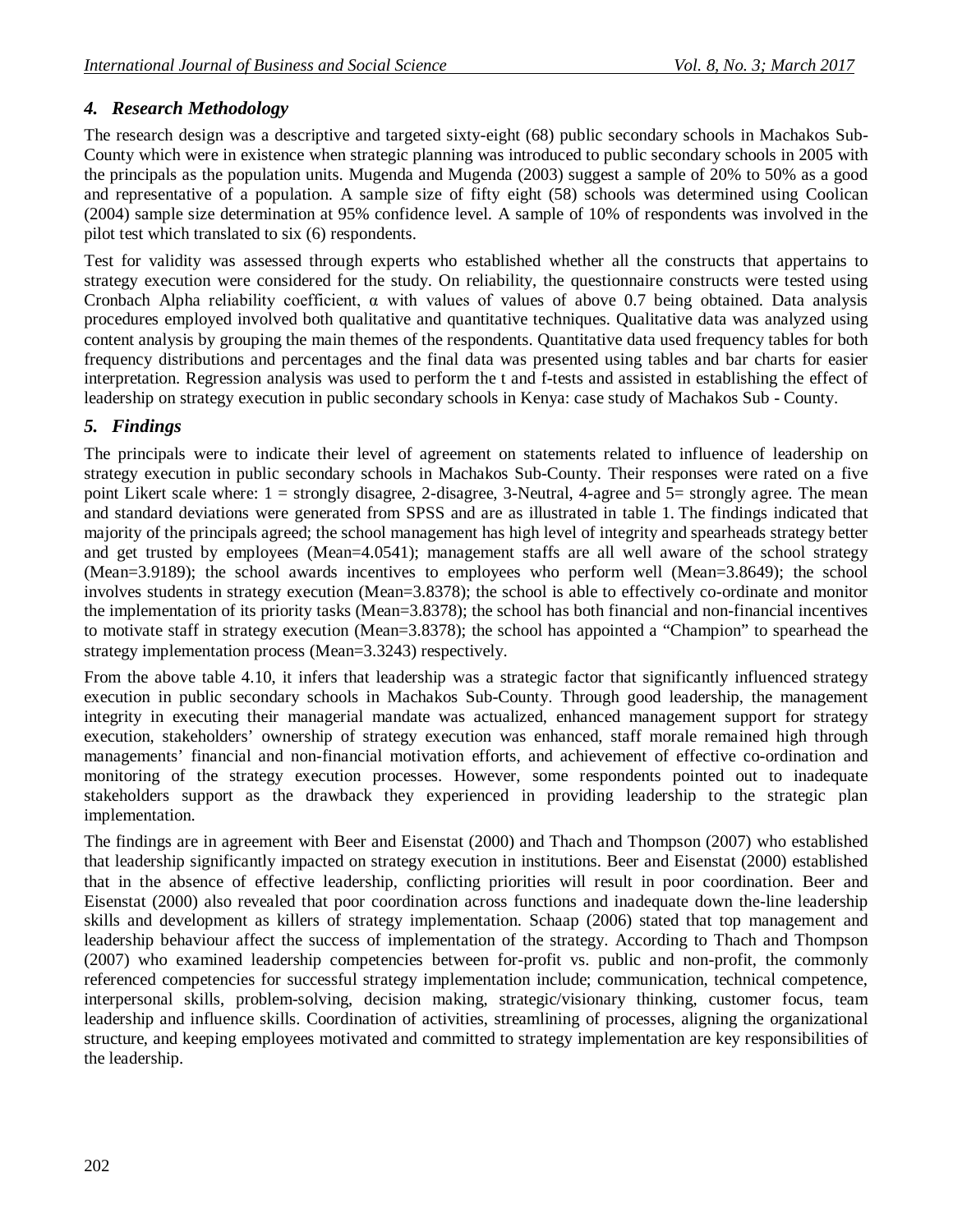#### *6. Conclusion*

The study established that; the school management of many of the studied schools has high level of integrity and spearheads strategy better and get trusted by employees; management staffs are all well aware of the school strategy; the school awards incentives to employees who perform well; the school involves students in strategy execution; the school is able to effectively co-ordinate and monitor the implementation of its priority tasks; the school has both financial and non-financial incentives to motivate staff in strategy execution and; the school has appointed a "Champion" to spearhead the strategy implementation process.

Therefore, leadership was a strategic factor that significantly influenced strategy execution in public secondary schools in Machakos Sub-County. Through good leadership, the management integrity in executing their managerial mandate was actualized, enhanced management support for strategy execution, stakeholders' ownership of strategy execution was enhanced, staff morale remained high through managements' financial and non-financial motivation efforts, and achievement of effective co-ordination and monitoring of the strategy execution processes.

The study recommends that the government should closely monitor the leadership of secondary schools to ensure compliance with recommended leadership practices by the principals.

|    | S/No. Influence of leadership on strategy execution                                                                                   | <b>Mean</b> | <b>Std. Deviation</b> |
|----|---------------------------------------------------------------------------------------------------------------------------------------|-------------|-----------------------|
|    | 1. The school management has high level of integrity and spearheads strategy better and get <sub>4.0541</sub><br>trusted by employees |             | .84807                |
|    | 2. Management staffs are all well aware of the school strategy                                                                        | 3.9189      | .75933                |
|    | 3. The school involves students in strategy execution                                                                                 | 3.8378      | .79977                |
|    | 4. The school has appointed a "Champion" to spearhead the strategy implementation process                                             | 3.3243      | 88362                 |
|    | 5. The school is able to effectively co-ordinate and monitor the implementation of its priority $3.8378$<br>tasks                     |             | .68773                |
| 6. | The school has both financial and non-financial incentives to motivate staff in strategy $3.8378$<br>execution                        |             | .76425                |
|    | The school awards incentives to employees who perform well                                                                            | 3.8649      | .85512                |

**TABLE 1**

#### *References*

- Beer, M., & Eisenstat, R. (2000). The silent killers of strategy implementation and learning. Sloan Management Review. 41(4), 29-42.
- Bell, P., Dean, G & Gottschalk, P. 2010, Information management in law enforcement: the case of police intelligence strategy implementation, in the International Journal of Information Management, vol. (30). No. (1), pp. 343-349.
- Cater, T., & Pucko, D. (2010). Factors of effective strategy implementation: Empirical evidence from Slovenian business practice. Journal for East European Management Studies, 15(3), 207-236.
- Chimhanzi, J., & Morgan, M. E. (2005). Explanations from the marketing/human resources development for marketing strategy implementation effectiveness in service firms. Journal of Business Research, 58, 787-796.
- Coolican, H. (2004). Research methods and statistics in psychology. London: Hugh Coolican.
- Icharia, S. N. (2009). Critical success factors in Kenya Certificate of Secondary Education in public secondary schools in Kiambaa Division: Unpublished MBA project, University of Nairobi.
- Kumar, A. (2013). Modeling strategic performance factors for effective strategy execution. International Journal of Productivity and Performance Management, Vol. 62(6), 554 – 582.
- Lewa M, Mutuku S & Mutuku M. (2009). Strategic Planning in the Higher Education Sector of Kenya: Case study of Public Universities in Kenya: A Conference Paper Presented At The 1st KIM Conference on Management: A Journal of the KIM School of Management .ISSN 2070-4730
- Li, Y., Guohui, S., & Martin J. E. (2008). Making Strategy Work: A literature Review on the factors influencing strategy implementation. ICA Working Paper, 2/2008, Institute of Corporate Communication.
- Mate, R.M. (2011). Challenges that head teachers face in school strategy implementation in public secondary schools in Meru South District: Unpublished MBA project, Kenyatta University.